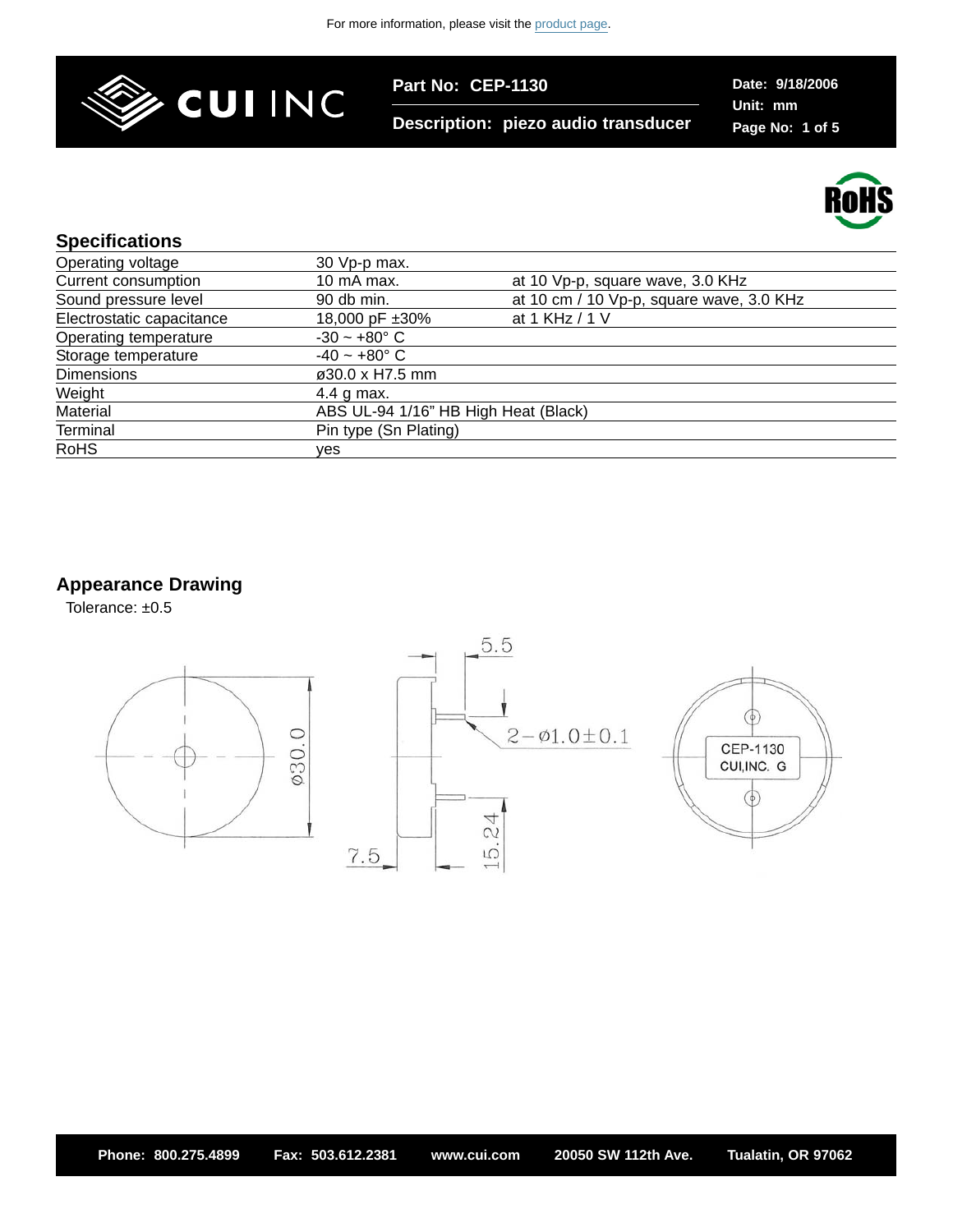

**Date: 9/18/2006 Unit: mm Page No: 2 of 5**

#### **Description: piezo audio transducer**

### **Typical Frequency Response Curve**



#### **Measurement Method**



S.G.: Hewlett Packard 33120A Function Generator or equivalent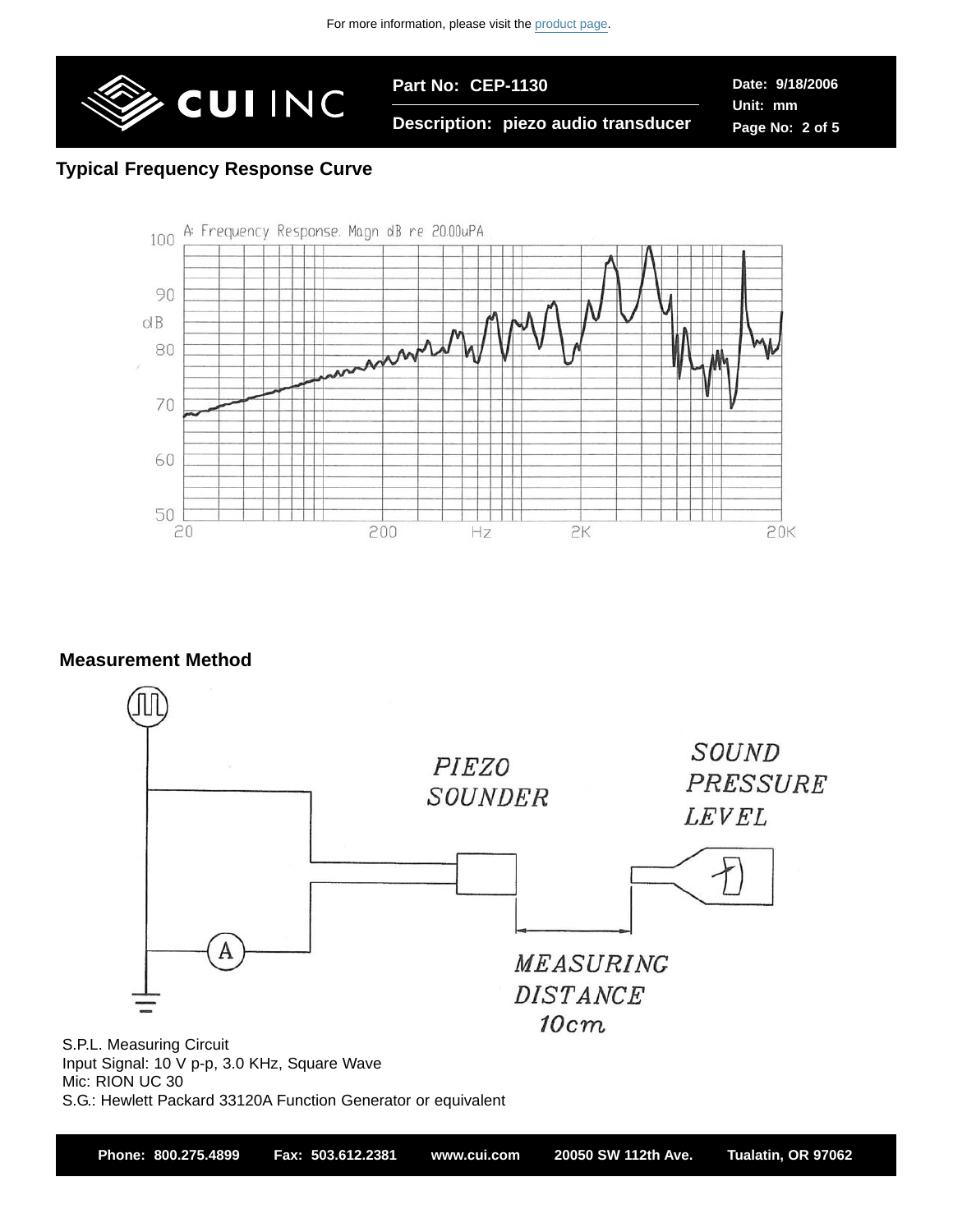

**Description: piezo audio transducer**

**Date: 9/18/2006 Unit: mm Page No: 3 of 5**

#### **Mechanical Characteristics**

| <b>Item</b>                         | <b>Test Condition</b>                                    | <b>Evaluation Standard</b>       |
|-------------------------------------|----------------------------------------------------------|----------------------------------|
| Solderability <sup>1</sup>          | Lead terminals are immersed in rosin for                 | 90% min. of the lead terminals   |
|                                     | 5 seconds and then immersed in solder bath               | will be wet with solder. (Except |
|                                     | of 270 $\pm$ 5°C for 3 $\pm$ 1 seconds.                  | the edge of the terminal)        |
| <b>Soldering Heat Resistance</b>    | Lead terminals are immersed up to 1.5mm from             |                                  |
|                                     | buzzer's body in solder bath of 300 ±5°C for             | No interference in operation.    |
|                                     | $3\pm0.5$ or 260 $\pm5^{\circ}$ C for 10 $\pm1$ seconds. |                                  |
| <b>Terminal Mechanical Strength</b> | For 10 seconds, the force of 9.8N (1.0kg) is             | No damage or cutting off.        |
|                                     | applied to each terminal in axial direction.             |                                  |
| Vibration                           | The buzzer should be measured after applying             | The value of oscillation         |
|                                     | a vibration amplitude of 1.5 mm with 10 to               | frequency/current consumption    |
|                                     | 55 Hz band of vibration frequency to each of             | should be ±10% of the initial    |
|                                     | the 3 perpendicular directions for 2 hours.              | measurements. The SPL should     |
| Drop Test                           | The part will be dropped from a height of                | be within ±10dB compared with    |
|                                     | 75 cm onto a 40 mm thick wooden board 3                  | the initial measurement.         |
|                                     | times in 3 axes $(X, Y, Z)$ for a total of 9 drops.      |                                  |

Notes: 1. Not recommended for wave soldering

#### **Environment Test**

| <b>Item</b>      | <b>Test Condition</b>                                                                  | <b>Evaluation Standard</b>                                                                                                                                                                                                                                |  |
|------------------|----------------------------------------------------------------------------------------|-----------------------------------------------------------------------------------------------------------------------------------------------------------------------------------------------------------------------------------------------------------|--|
| High temp. test  | After being placed in a chamber at $+80^{\circ}$ C for<br>240 hours.                   |                                                                                                                                                                                                                                                           |  |
| Low temp. test   | After being placed in a chamber at -40°C for<br>240 hours.                             |                                                                                                                                                                                                                                                           |  |
| Humidity test    | After being placed in a chamber at +40°C and<br>90±5% relative humidity for 240 hours. | The buzzer will be measured after                                                                                                                                                                                                                         |  |
| Temp. cycle test | The part shall be subjected to 5 cycles. One<br>cycle will consist of:                 | being placed at $+25^{\circ}$ C for 4<br>hours. The value of the<br>oscillation frequency/current<br>consumption should be $±10\%$<br>compared to the initial<br>measurements. The SPL should<br>be within ±10dB compared to the<br>initial measurements. |  |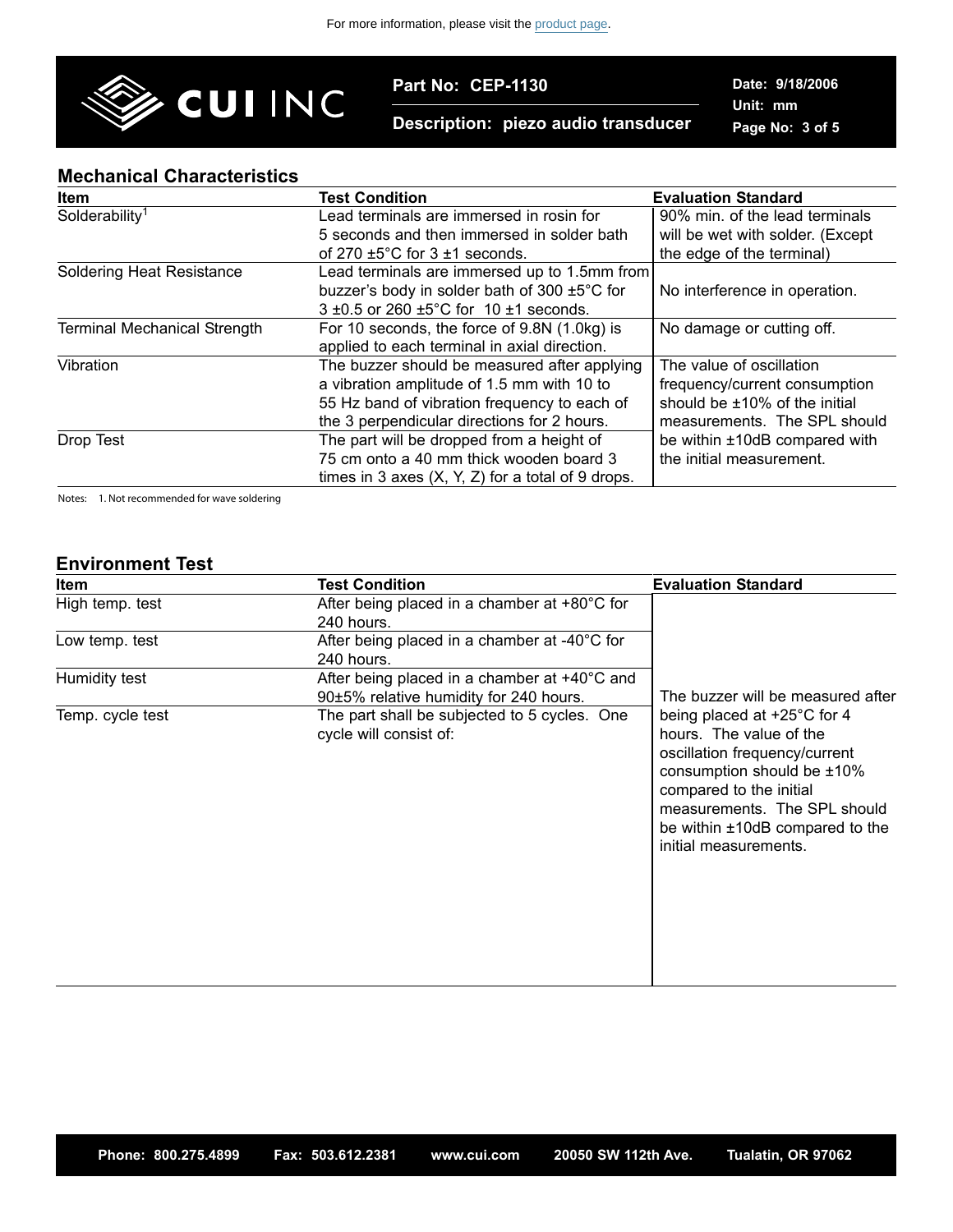

**Description: piezo audio transducer**

**Date: 9/18/2006 Unit: mm Page No: 4 of 5**

# **Reliability Test**

| <b>INGIIANIIILY IGSL</b> |                                                    |                                                          |
|--------------------------|----------------------------------------------------|----------------------------------------------------------|
| Item                     | <b>Test Condition</b>                              | <b>Evaluation Standard</b>                               |
| Operating (Life Test)    | 1. Continuous life test:                           | The buzzer will be measured after                        |
|                          | The part will be subjected to 250 hours of         | being placed at +25°C for 4                              |
|                          | continuous operation at +80°C with rated           | hours. The value of the                                  |
|                          | voltage applied.                                   | oscillation frequency/current                            |
|                          | 2. Intermittent life test:                         | consumption should be $±10\%$<br>compared to the initial |
|                          |                                                    |                                                          |
|                          | A duty cycle of 1 minute on, 5 minutes off, a      | measurements. The SPL should                             |
|                          | minimum of 10,000 times at room temp               | be within ±10dB compared to                              |
|                          | $(+25 \pm 2^{\circ}C)$ with rated voltage applied. | the initial measurements.                                |
|                          |                                                    |                                                          |

### **Test Conditions**

| Standard Test Condition  | a) Tempurature: $+5 \sim +35^{\circ}$ C b) Humidity: 45 - 85% c) Pressure: 860-1060 mbar |                                                  |
|--------------------------|------------------------------------------------------------------------------------------|--------------------------------------------------|
| Judgement Test Condition | a) Tempurature: +25 ±2°C                                                                 | b) Humidity: 60 - 70% c) Pressure: 860-1060 mbar |